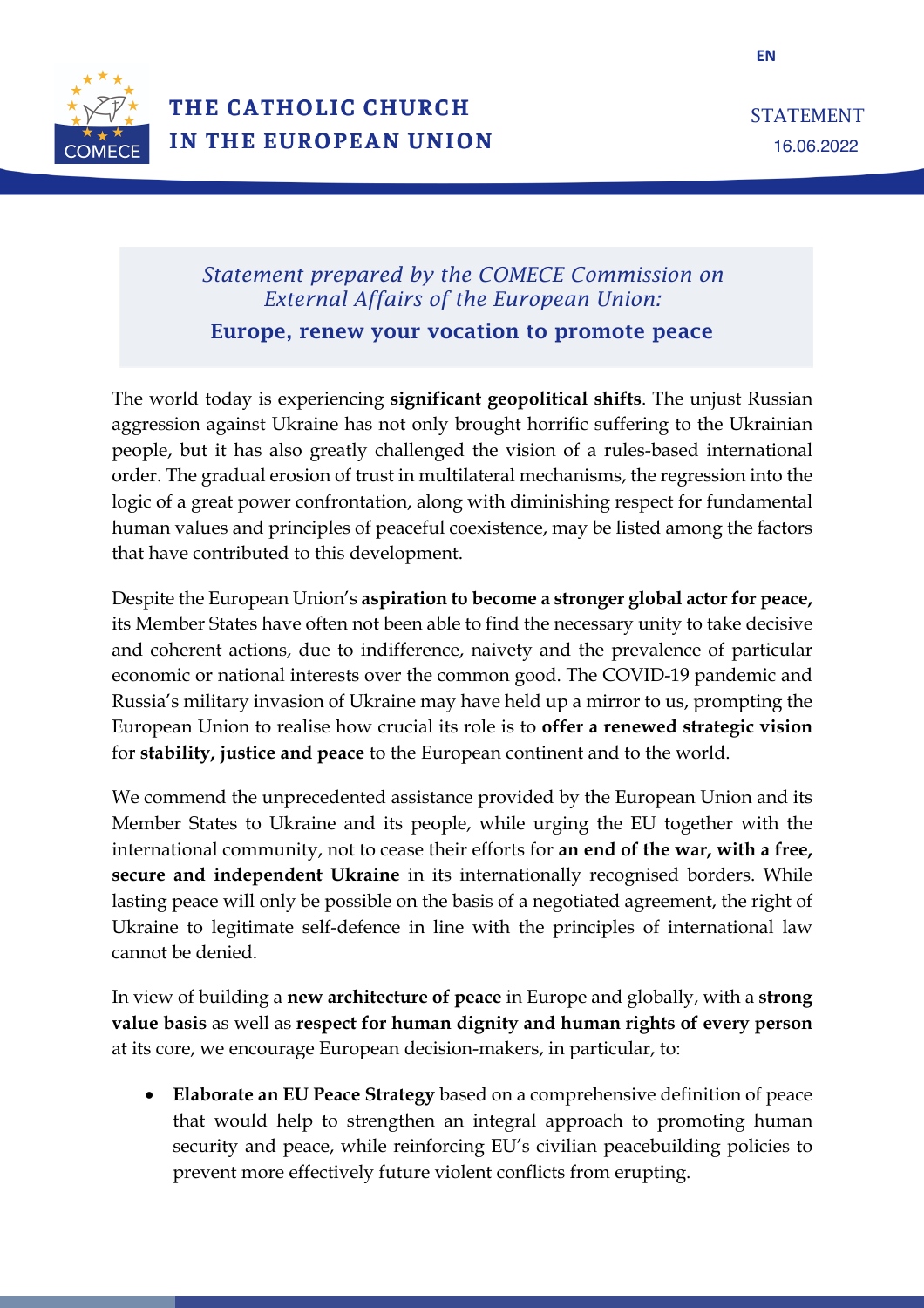- **Renew and implement the commitment to a credible EU enlargement process** with all European countries that have submitted their application, including the opening of accession negotiations with Albania and North Macedonia and granting a candidate status to Ukraine.
- **Foster value-based multilateral and multi-stakeholder partnerships** to adequately address regional and global challenges, notably the looming food and energy crisis, the reconstruction of Ukraine, as well as climate change and a just recovery from the pandemic; at the same time, reduce dependence on non-democratic regimes by diversifying supply chains and ensuring their sustainability and ethicality.
- **Engage responsibly and collaboratively on security** by developing adequate means of European defence as part of a comprehensive approach, while ensuring strict public scrutiny of compliance with the principles of proportionality, adequacy as well as the respect for human rights, the rule of law and ethical standards.
- **Promote a transformation of international relations towards a genuine global community**, with a more effective United Nations at its heart and stronger multilateral cooperation on ensuring accountability for international crimes.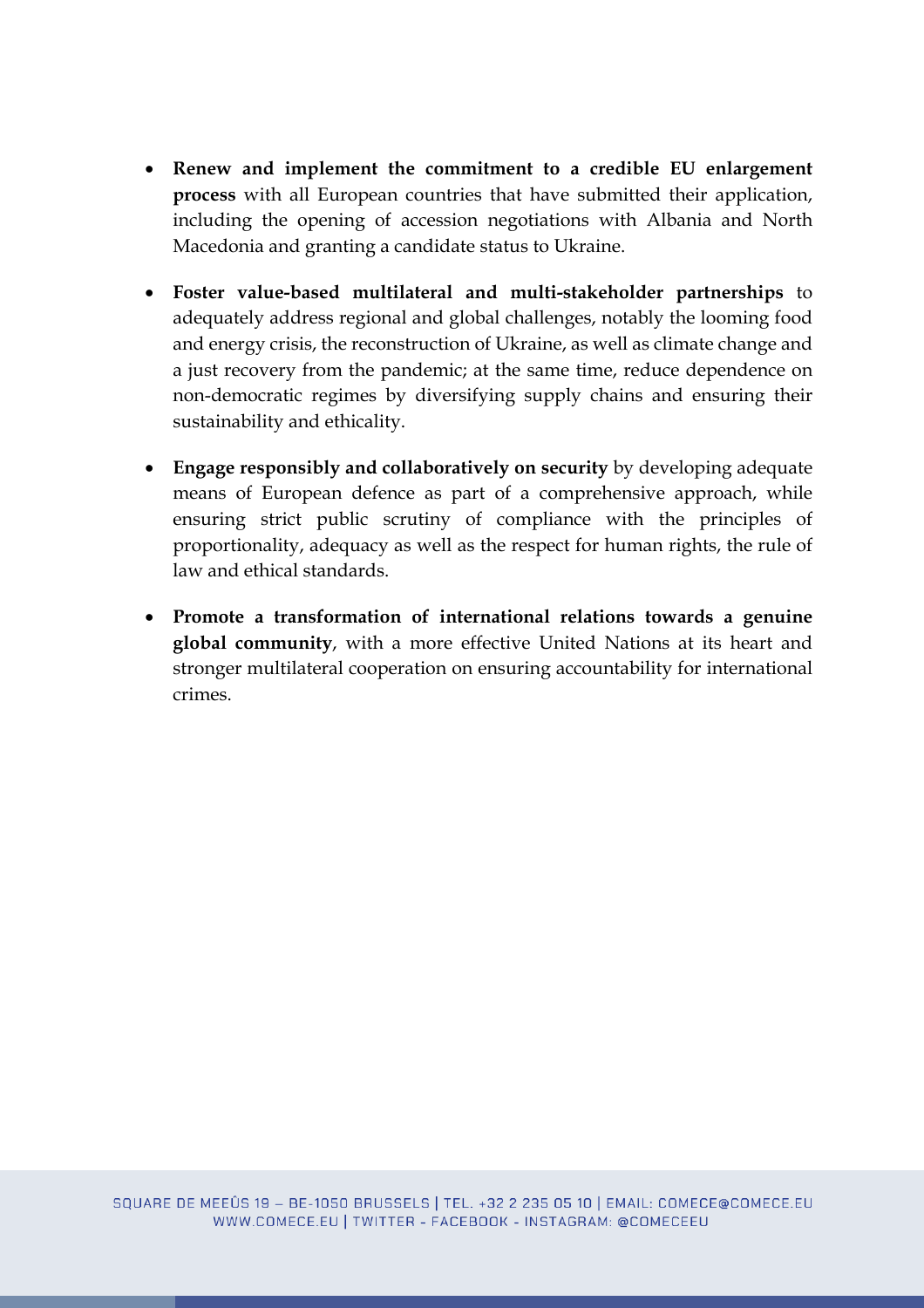*Statement prepared by the COMECE Commission on External Affairs of the European Union:* Europe, renew your vocation to promote peace

### **BACKGROUND DOCUMENT**

*"Now in the night of the war that is fallen upon humanity, please, let us not allow the*  dream of peace to fade!" (Pope Francis<sup>1</sup>)

Since 2016, when the Bishops of COMECE presented their reflections on *Europe's*  Vocation to Promote Peace in the World<sup>2</sup>, the realities in Europe and globally have faced **significant changes and shifts**. With Brexit, eroding trust in multilateral mechanisms and a regression into the logic of a great power competition or even confrontation, manifesting itself through various means of hybrid warfare, the **vision of a rules-based global order** based on mutual understanding and cooperation has been **greatly challenged**. There was **hope that the COVID-19 pandemic** - having exposed the vulnerabilities and shortcomings of the economic, social and health systems of individual countries in Europe and globally – would strengthen the spirit of solidarity, interdependence and multilateral partnerships, and that its end would **mark a new beginning of a more just, peaceful and sustainable world**.

And yet, the **unjust and inhumane military aggression of the Russian Federation against Ukraine** has not only brought horrific suffering to the innocent people in Ukraine, but it has also shaken up the whole security architecture in Europe and beyond. With on-going grave challenges to human rights and democracy in Belarus, frozen conflicts and other de-stabilising events both in the East and the South, often fuelled by external actors, the neighbourhood of the European Union has experienced

 $1 - 1$  Address of Pope Francis to the authorities, civil society and the diplomatic corps during his Apostolic Journey to Malta (2 April 2022), [https://www.vatican.va/content/francesco/en/speeches/2022/april/documents/20220402-malta](https://www.vatican.va/content/francesco/en/speeches/2022/april/documents/20220402-malta-autorita.html)[autorita.html.](https://www.vatican.va/content/francesco/en/speeches/2022/april/documents/20220402-malta-autorita.html)

<sup>2</sup> [https://www.comece.eu/wp-content/uploads/sites/2/2022/04/20160614-Europes-vocation-to-promote](https://www.comece.eu/wp-content/uploads/sites/2/2022/04/20160614-Europes-vocation-to-promote-peace-in-the-world-A-COMECE-contribution-in-view-of-the-forthcoming-EU-global-strategy-on-foreign-and-security-policy.pdf)[peace-in-the-world-A-COMECE-contribution-in-view-of-the-forthcoming-EU-global-strategy-on-foreign](https://www.comece.eu/wp-content/uploads/sites/2/2022/04/20160614-Europes-vocation-to-promote-peace-in-the-world-A-COMECE-contribution-in-view-of-the-forthcoming-EU-global-strategy-on-foreign-and-security-policy.pdf)[and-security-policy.pdf.](https://www.comece.eu/wp-content/uploads/sites/2/2022/04/20160614-Europes-vocation-to-promote-peace-in-the-world-A-COMECE-contribution-in-view-of-the-forthcoming-EU-global-strategy-on-foreign-and-security-policy.pdf)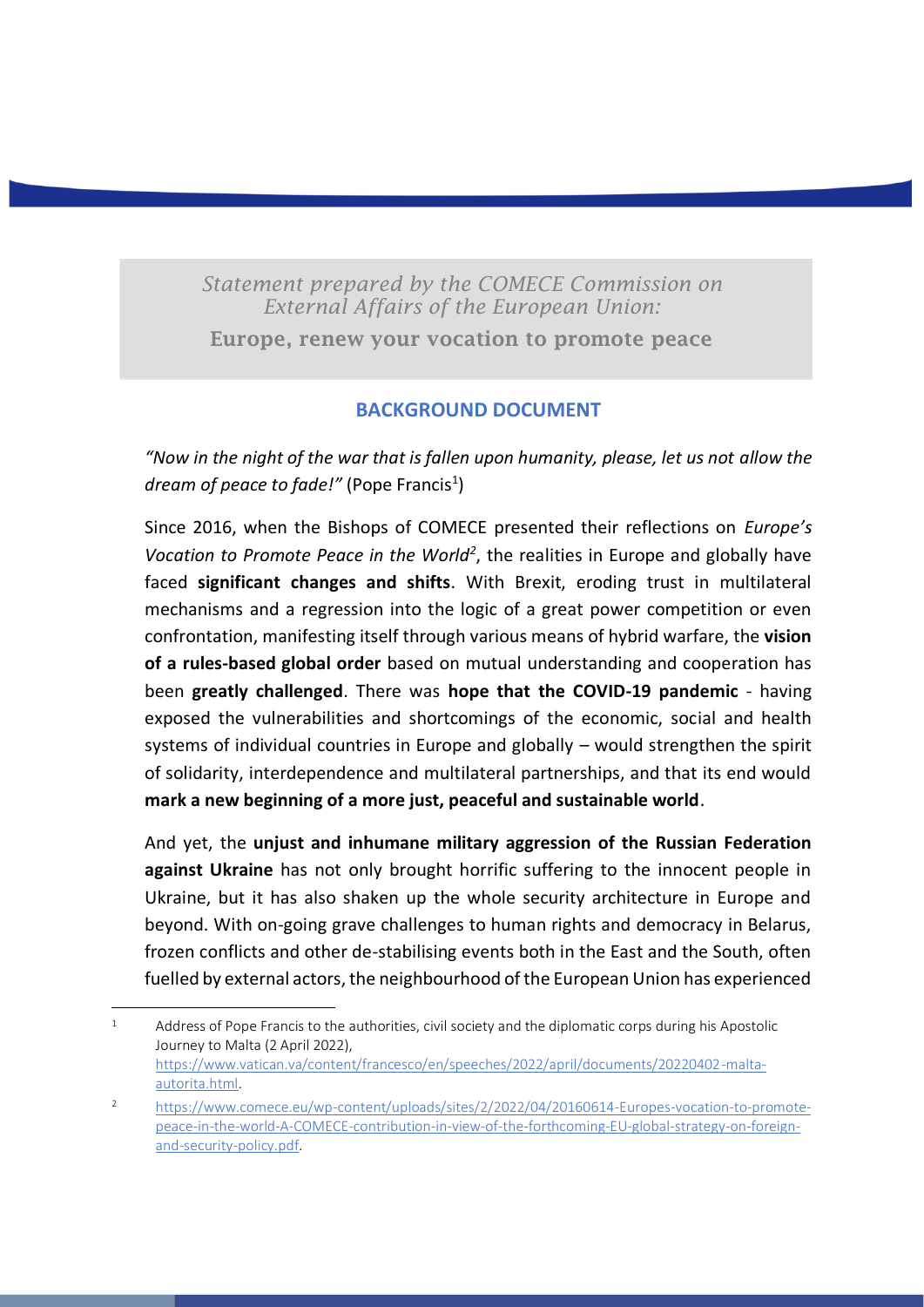significant pressures over recent years. These developments have also shown that peace and stability cannot be built merely on the basis of trade and investment mechanisms, if these are not embedded in a broader framework aimed at fostering a common basis of values and principles.

Even though "*a world war fought piecemeal*"<sup>3</sup> has been going on in many parts of the world and the signs of a potential violent conflict on the European continent have been gradually manifesting themselves in recent years, the Member States of the European Union have often not been able to find the **necessary unity to agree on adequate approaches** and means to pursue an **effective policy of "***pre-emptive peace-building***"** <sup>4</sup> . Indifference, naivety, ignorance of the true meaning of the founding values of the European Union and the prevalence of particular economic or national interests over the common good may have contributed to policy incoherencies, thus preventing the achievement of a united European political will that would have allowed the EU to become a more **effective actor for human development and peace in our neighbourhood and worldwide**.

Nevertheless, the COVID-19 pandemic as well as the war in Ukraine seem to have reinforced a sense of community in Europe. Commendably, the Member States of the European Union were quick in showing **unity over the provision of assistance to Ukraine and its people**, and addressing the Russian aggression with substantial restrictive measures, even if agreement about more ambitious steps – potentially implying self-sacrifices and adaptations in our own well-being– may still be lagging behind. The on-going war on the European continent has to stop as soon as possible, with a free, secure and independent Ukraine in its internationally recognised borders. While lasting peace will only be possible on the basis of a negotiated agreement, the right of Ukraine to legitimate self-defence in line with the principles of international law cannot be denied.

The recent events have also exposed the Union's dependence on non-democratic regimes and highlighted the need to diversify supply chains, while protecting human dignity and fundamental freedoms. In this respect, the European Union has already launched a number of initiatives aimed at fostering its "**strategic autonomy**" in

<sup>3</sup> Pope Francis, Encyclical letter *Fratelli tutti,* 259, [https://www.vatican.va/content/francesco/en/encyclicals/documents/papa](https://www.vatican.va/content/francesco/en/encyclicals/documents/papa-francesco_20201003_enciclica-fratelli-tutti.html)[francesco\\_20201003\\_enciclica-fratelli-tutti.html](https://www.vatican.va/content/francesco/en/encyclicals/documents/papa-francesco_20201003_enciclica-fratelli-tutti.html) .

<sup>4</sup> Cf. The EU Global Strategy on Foreign and Security Policy and the report of COMECE on Europe's Vocation to Promote Peace in the World (2016), [https://www.comece.eu/wp](https://www.comece.eu/wp-content/uploads/sites/2/2022/04/20160614-Europes-vocation-to-promote-peace-in-the-world-A-COMECE-contribution-in-view-of-the-forthcoming-EU-global-strategy-on-foreign-and-security-policy.pdf)[content/uploads/sites/2/2022/04/20160614-Europes-vocation-to-promote-peace-in-the-world-A-](https://www.comece.eu/wp-content/uploads/sites/2/2022/04/20160614-Europes-vocation-to-promote-peace-in-the-world-A-COMECE-contribution-in-view-of-the-forthcoming-EU-global-strategy-on-foreign-and-security-policy.pdf)[COMECE-contribution-in-view-of-the-forthcoming-EU-global-strategy-on-foreign-and-security-policy.pdf.](https://www.comece.eu/wp-content/uploads/sites/2/2022/04/20160614-Europes-vocation-to-promote-peace-in-the-world-A-COMECE-contribution-in-view-of-the-forthcoming-EU-global-strategy-on-foreign-and-security-policy.pdf)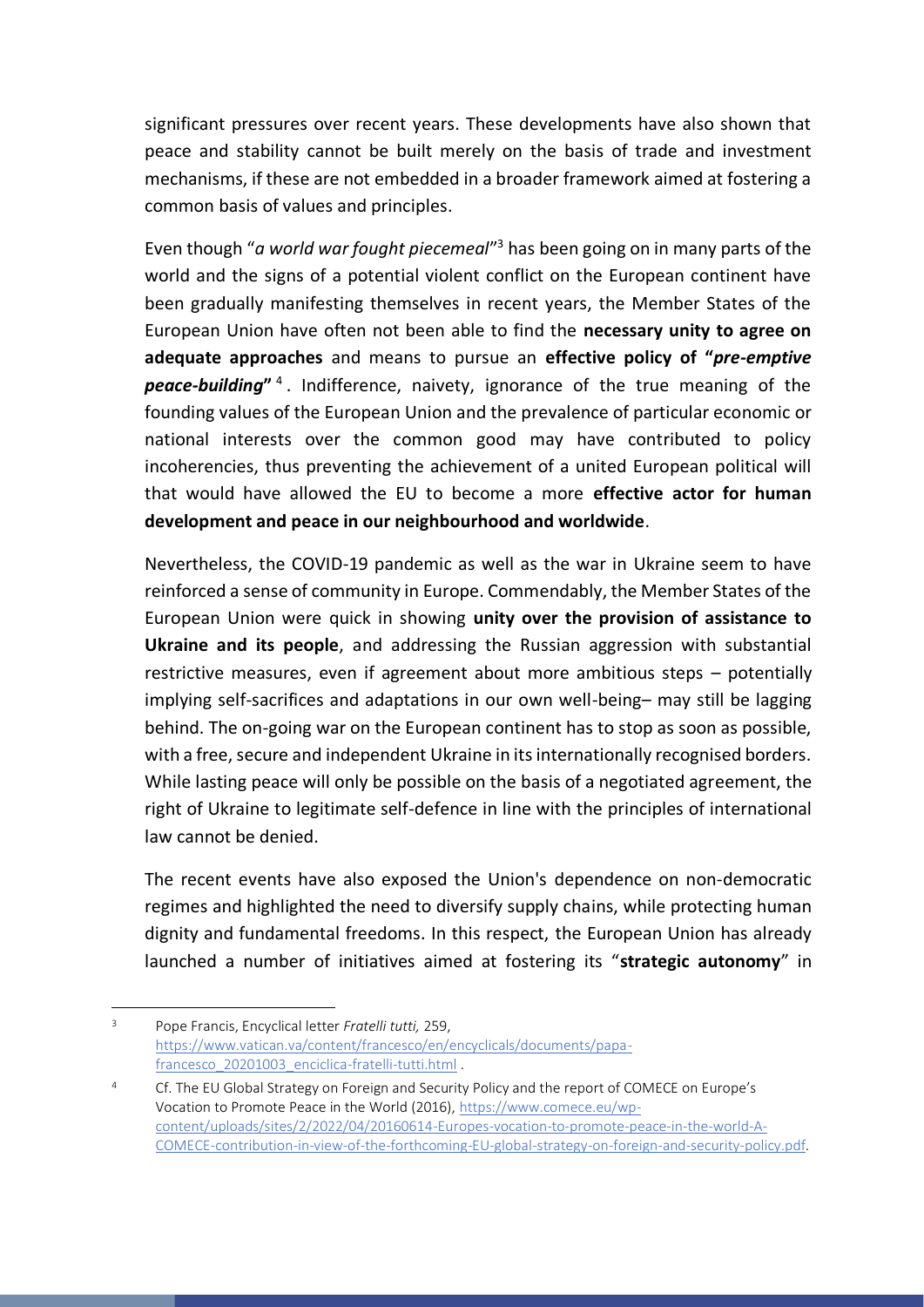different domains from trade, health and industry over to energy and security<sup>5</sup>. Marked by the ambition to better act, protect, invest and partner in view of bolstering Europe's defence capabilities, the EU has very recently also defined the **strategic direction for its Security and Defence Policy**<sup>6</sup> .

The on-going geopolitical developments and the rapidly changing world realities may have prompted the **European Union** to realise how crucial its role is to **offer a renewed strategic vision** for **stability, justice and peace to the European continent and to the world**.

### **WHAT ROLE FOR THE EUROPEAN UNION IN A WORLD MARKED BY DISTRUST AND DIVISIONS?**

For Pope Francis, "*a real and lasting peace will only be possible on the basis of a global ethic of solidarity and cooperation in the service of a future shaped by interdependence and shared responsibility in the whole human family<sup><i>n*7</sup>. Taking inspiration from Robert Schuman, the Holy Father encourages the European Union to "*rediscover the path of fraternity*" <sup>8</sup> , while recalling "*the firm conviction of the founders of the European Union, who envisioned a future based on the capacity to work together in bridging divisions and in fostering peace and fellowship between all the peoples of this continent*"<sup>9</sup> .

Reacting to the on-going war in Ukraine, Pope Francis stated during his recent Apostolic Journey to Malta<sup>10</sup>: "*Today, it is difficult to think with the logic of peace. We have gotten used to thinking with the logic of war.[...] War has in fact been prepared for some time by great investments in weaponry and a massive trade in arms. It is distressing to see how the enthusiasm for peace, which emerged after the Second World War, has faded in these recent decades, as has the progress of the international community, with a few powers who go ahead on their own account,* 

<sup>5</sup> Cf. The Versailles Declaration of 10 and 11 March 2022, [https://www.consilium.europa.eu/media/54773/20220311-versailles-declaration-en.pdf.](https://www.consilium.europa.eu/media/54773/20220311-versailles-declaration-en.pdf)

<sup>6</sup> Cf. The EU Strategic Compass[, https://www.consilium.europa.eu/en/press/press-releases/2022/03/21/a](https://www.consilium.europa.eu/en/press/press-releases/2022/03/21/a-strategic-compass-for-a-stronger-eu-security-and-defence-in-the-next-decade/)[strategic-compass-for-a-stronger-eu-security-and-defence-in-the-next-decade/](https://www.consilium.europa.eu/en/press/press-releases/2022/03/21/a-strategic-compass-for-a-stronger-eu-security-and-defence-in-the-next-decade/) .

<sup>7</sup> Pope Francis, Encyclical letter *Fratelli tutti,* 127.

<sup>8</sup> Pope Francis, Letter on Europe (22 October 2020), [https://www.vatican.va/content/francesco/en/letters/2020/documents/papa](https://www.vatican.va/content/francesco/en/letters/2020/documents/papa-francesco_20201022_lettera-parolin-europa.html)[francesco\\_20201022\\_lettera-parolin-europa.html](https://www.vatican.va/content/francesco/en/letters/2020/documents/papa-francesco_20201022_lettera-parolin-europa.html) .

<sup>9</sup> Pope Francis, Encyclical letter *Fratelli tutti,* 10.

<sup>&</sup>lt;sup>10</sup> Address of Pope Francis to the authorities, civil society and the diplomatic corps during his Apostolic Journey to Malta (2 April 2022), [https://www.vatican.va/content/francesco/en/speeches/2022/april/documents/20220402-malta](https://www.vatican.va/content/francesco/en/speeches/2022/april/documents/20220402-malta-autorita.html)[autorita.html](https://www.vatican.va/content/francesco/en/speeches/2022/april/documents/20220402-malta-autorita.html) .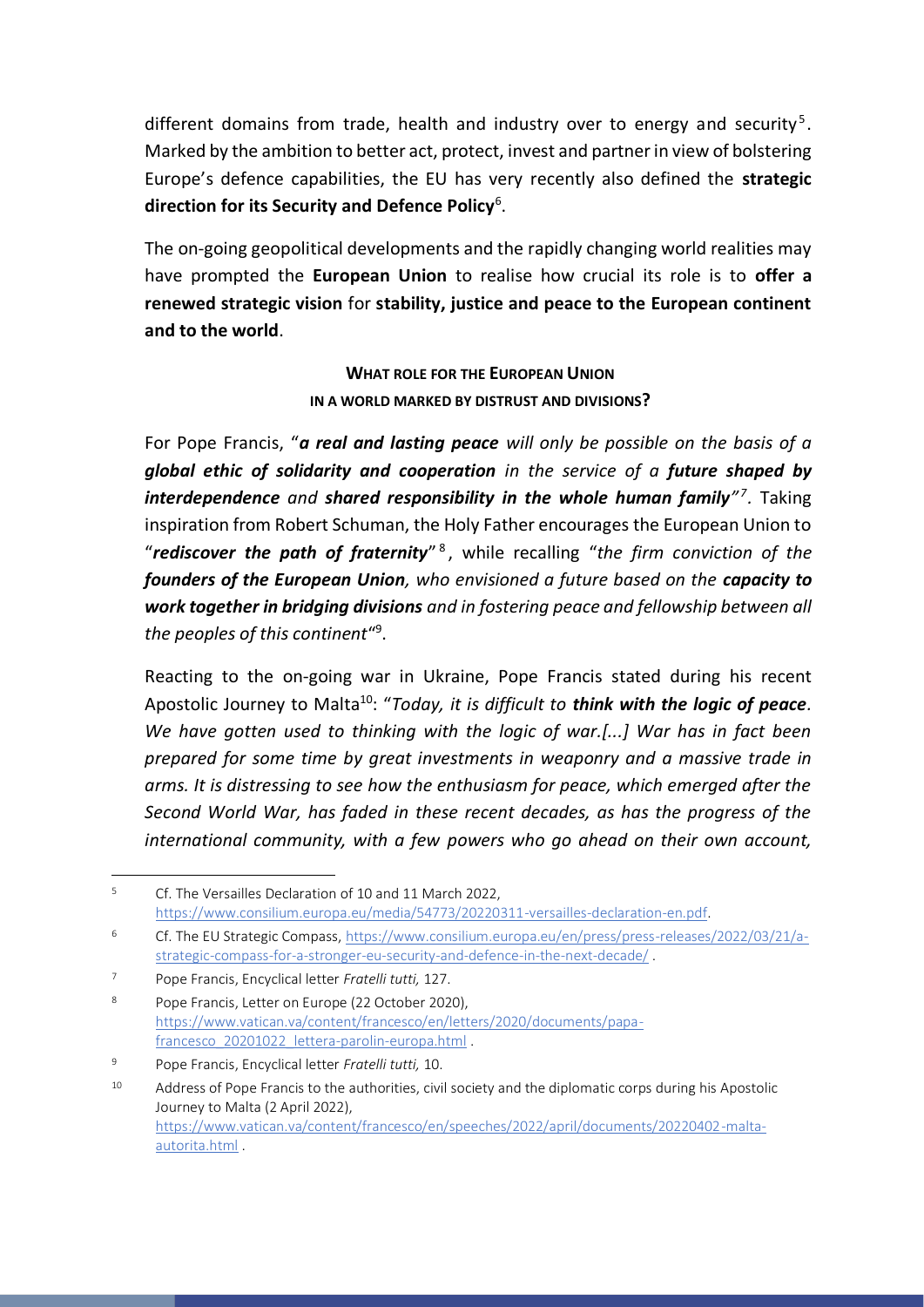*seeking spaces and zones of influence. In this way, not only peace, but also so many great questions, like the fight against hunger and inequality are no longer on the list of the main political agendas."*

Building upon the words of Pope Francis, we believe that despite changing world realities, the **three pillars**, as proposed by the Bishops of COMECE in 2016<sup>11</sup>, still remain a **valid basis for an** *authentic European Peace Policy: 1) Pre-emptive Peacebuilding; 2) Peace through Justice; 3) Peace through Security.*

As the [EU Global Strategy on Foreign and Security Policy](https://eeas.europa.eu/archives/docs/top_stories/pdf/eugs_review_web.pdf) rightly recognised, "*preventing conflicts is more efficient and effective than engaging with crises after they break out. Once a conflict does erupt, it typically becomes ever more intractable over time".* Nevertheless, also in light of the current developments in our Eastern neighbourhood, it is our impression that the chapter of the EU Global Strategy on "*Pre-emptive Peacebuilding*" has received less attention, as compared to the other strategic priorities.

Even if the European Union continues to be the largest donor of development and humanitarian assistance worldwide<sup>12</sup>, incoherencies across policy fields, notably the trade, agricultural, human rights and development policies, as well as inconsistencies in arms exports practices of EU Member States, have in several instances prevented the EU from effectively *promoting peace through justice.*

As the current security situation demonstrates, "*as long as the danger of war persists, the right to a lawful self-defence cannot be denied once all peace efforts have failed*"13. Thus, in cases of an unjust aggressor, it is also legitimate to contribute to *establishing just conditions through the use of force*, by developing or providing "*adequate defence means in compliance with the principle of sufficiency*" and in full respect of international law, while resisting the temptation to "overmilitarise" policies and budgets at the expense of civilian means of peace promotion.

 $11$  Cf. FN 2.

<sup>12</sup> Cf. [https://ec.europa.eu/commission/presscorner/detail/en/IP\\_21\\_1701](https://ec.europa.eu/commission/presscorner/detail/en/IP_21_1701) .

<sup>13</sup> Cf. FN2.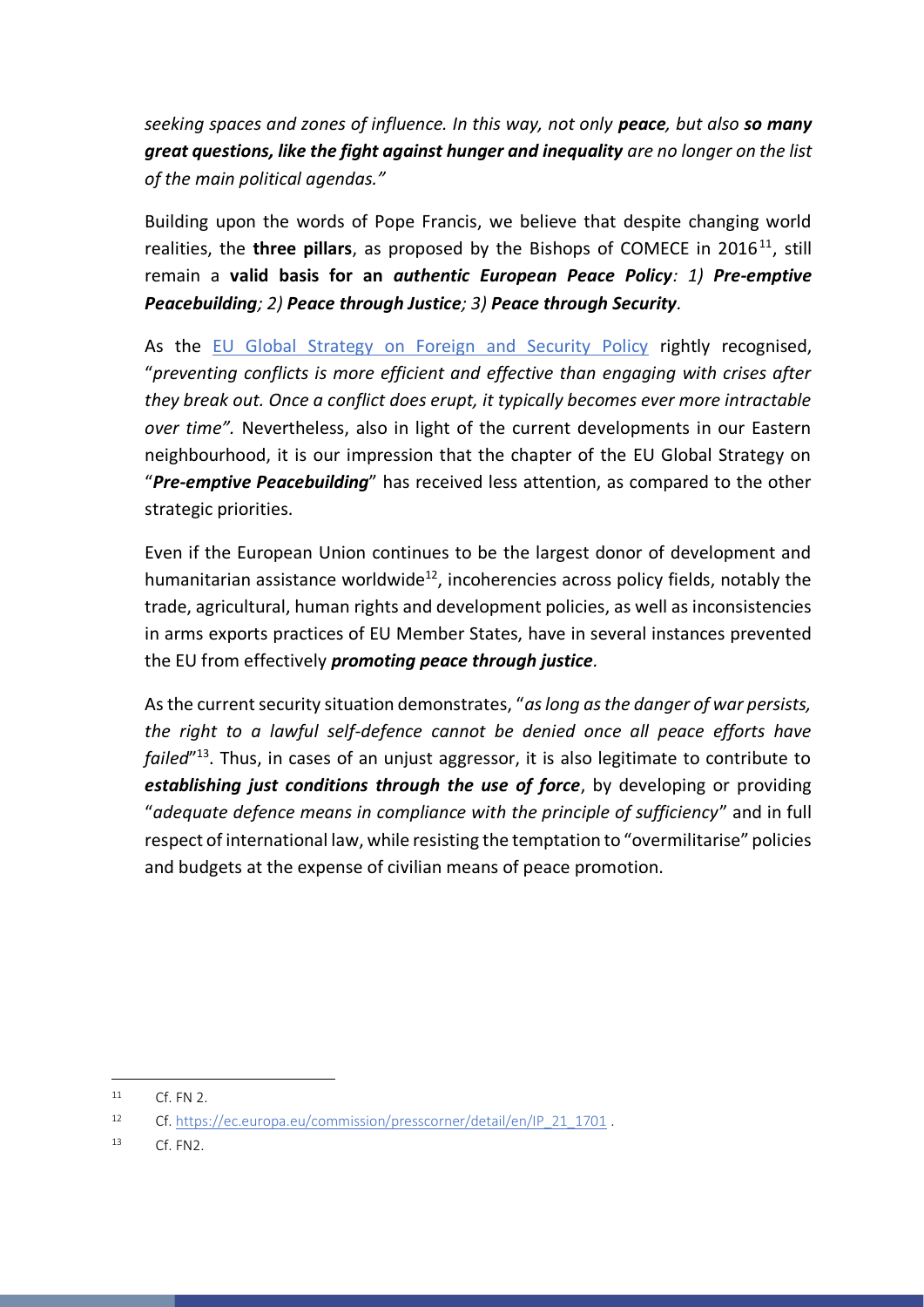## **ACTING AS A TRUSTFUL, RESPONSIBLE AND INTEGRATING FORCE TO PROMOTE HUMAN DEVELOPMENT AND PEACE IN OUR NEIGHBOURHOOD AND ACROSS THE GLOBE**

In order for the European Union to enhance its capacities for the promotion of peace and for better contributing to **building a new "***architecture of peace*"<sup>14</sup> in Europe and worldwide, we submit to European decision-makers the following proposals for their consideration:

#### **PRE-EMPTIVE PEACEBUILDING**

### → **Embed the [EU Strategic Compass](https://www.eeas.europa.eu/eeas/strategic-compass-security-and-defence-1_en) in a broader EU Peace Strategy:**

As it is broadly accepted that **peace implies more than the mere absence of war and violence**, since it requires coherent efforts aimed at promoting *integral human development*, *justice*, *human rights* and *the care of the environment* <sup>15</sup> , we recommend that the EU could elaborate in dialogue with relevant stakeholders, including academia, the civil society as well as Churches and religious communities, **a strategic document** providing **a comprehensive definition of peace** and **strengthening an integral approach** to human security and peace. This may also include a **specific sub-chapter on "***Pre-emptive peace-building***"** and the setting up of an *EU Human Security & Peace Index* <sup>16</sup> with people-centred benchmarks allowing the EU to pursue more **coherently and effectively a holistic approach** to fostering human security as an enabler for sustainable and inclusive development worldwide.

#### **PEACE THROUGH JUSTICE**

#### → **Renew and implement the commitment to a credible EU enlargement process:**

In view of the strategic importance of EU integration for stability, prosperity and peace on the European continent, the EU and its Member States should renew their commitment to pursuing a **credible EU enlargement process** with all European countries that have submitted their application. In particular, we call for **granting Ukraine a candidate status** and **opening accession negotiations with** 

<sup>14</sup> Cf. Pope Francis, Encyclical letter *Fratelli tutti*, 228 ff.

<sup>15</sup> Cf. COMECE, *Whose Security, Whose Defence? (2017),* [https://www.comece.eu/wp](https://www.comece.eu/wp-content/uploads/sites/2/2022/04/20170619-COMECE-Contribution-future-European-Defence.pdf)[content/uploads/sites/2/2022/04/20170619-COMECE-Contribution-future-European-Defence.pdf](https://www.comece.eu/wp-content/uploads/sites/2/2022/04/20170619-COMECE-Contribution-future-European-Defence.pdf) .

<sup>&</sup>lt;sup>16</sup> Cf. A similar initiative currently being developed at the level of the African Union: [https://www.un.org/humansecurity/hsprogramme/ahsi/.](https://www.un.org/humansecurity/hsprogramme/ahsi/)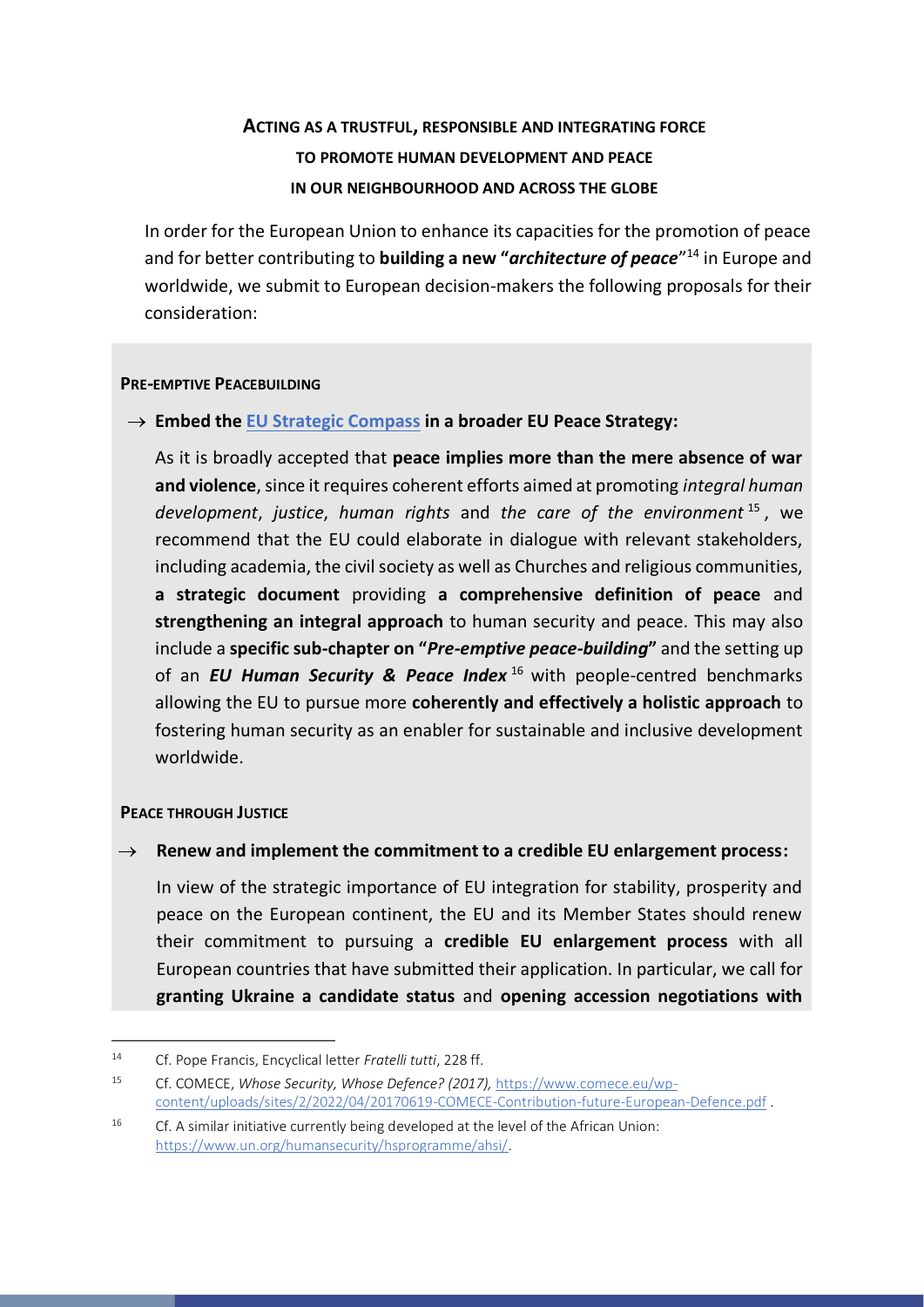**Albania and North Macedonia** in recognition of the steps they have accomplished on the path towards European integration.

→ Pursue a more strategic approach to value-based multilateral and multi**stakeholder partnerships:**

The interconnectedness of today's world realities, along with multiple crises of global dimensions, demonstrate the importance for the EU to pursue a **"relational strategic autonomy"** by **deepening alliances with like-minded partners** in our neighbourhood and beyond to find adequate responses to regional and global challenges, notably a people-centred and just recovery from the COVID-19 pandemic, a more peaceful and welcoming world, a better care of our common home17, as well as **countering the looming food and energy crisis**. A particular multilateral solidarity will also be needed for the **reconstruction of** damaged public infrastructure, civilian building as well as religious and cultural sites in **Ukraine**. The changing geopolitical realities, marked by divisions and distrust, however, also underline the need for reflecting on **new ways of constructive and value-based engagement that can foster mutual trust.** It is in the DNA of the European Union with its broad range of policy areas and instruments, ranging from trade, diplomacy, human rights to development, energy and climate policies, to **use them for opening up channels of dialogue and cooperation.** At the same time, attention needs to be paid to **reducing dependence on non-democratic regimes** by diversifying supply chain and ensuring their sustainability and ethicality, including by addressing forced labour and other practices that suppress freedom and human dignity. Moreover, the EU could better explore the potential of **stronger partnerships with non-governmental actors**, including the **civil society and religious actors**. In this regard, we may refer to the current [EU Action Plan on](https://www.eeas.europa.eu/sites/default/files/eu_action_plan_on_human_rights_and_democracy_2020-2024.pdf)  [Human Rights and Democracy](https://www.eeas.europa.eu/sites/default/files/eu_action_plan_on_human_rights_and_democracy_2020-2024.pdf) which stipulates that the EU shall "*reach out to religious and faith-based actors and assess how they can be involved in the protection and promotion of human rights, in delivering the sustainable development goals, and in peace making, conflict prevention, reconciliation and mediation, and find synergies with ongoing UN initiatives".* The role of civil society and religious actors will also be crucial for the peace-building and reconciliation efforts in the context of the war in Ukraine.

<sup>17</sup> Cf. COMECE-USCCB, *Shared Responsibility for the Whole Human Family* (2021), [https://www.comece.eu/wp-content/uploads/sites/2/2022/04/20210608-Shared-Responsibility-for-the-](https://www.comece.eu/wp-content/uploads/sites/2/2022/04/20210608-Shared-Responsibility-for-the-Whole-Human-Family-COMECE-USCCB-declaration-towards-a-renewed-transatlantic-partnership.pdf)[Whole-Human-Family-COMECE-USCCB-declaration-towards-a-renewed-transatlantic-partnership.pdf](https://www.comece.eu/wp-content/uploads/sites/2/2022/04/20210608-Shared-Responsibility-for-the-Whole-Human-Family-COMECE-USCCB-declaration-towards-a-renewed-transatlantic-partnership.pdf) .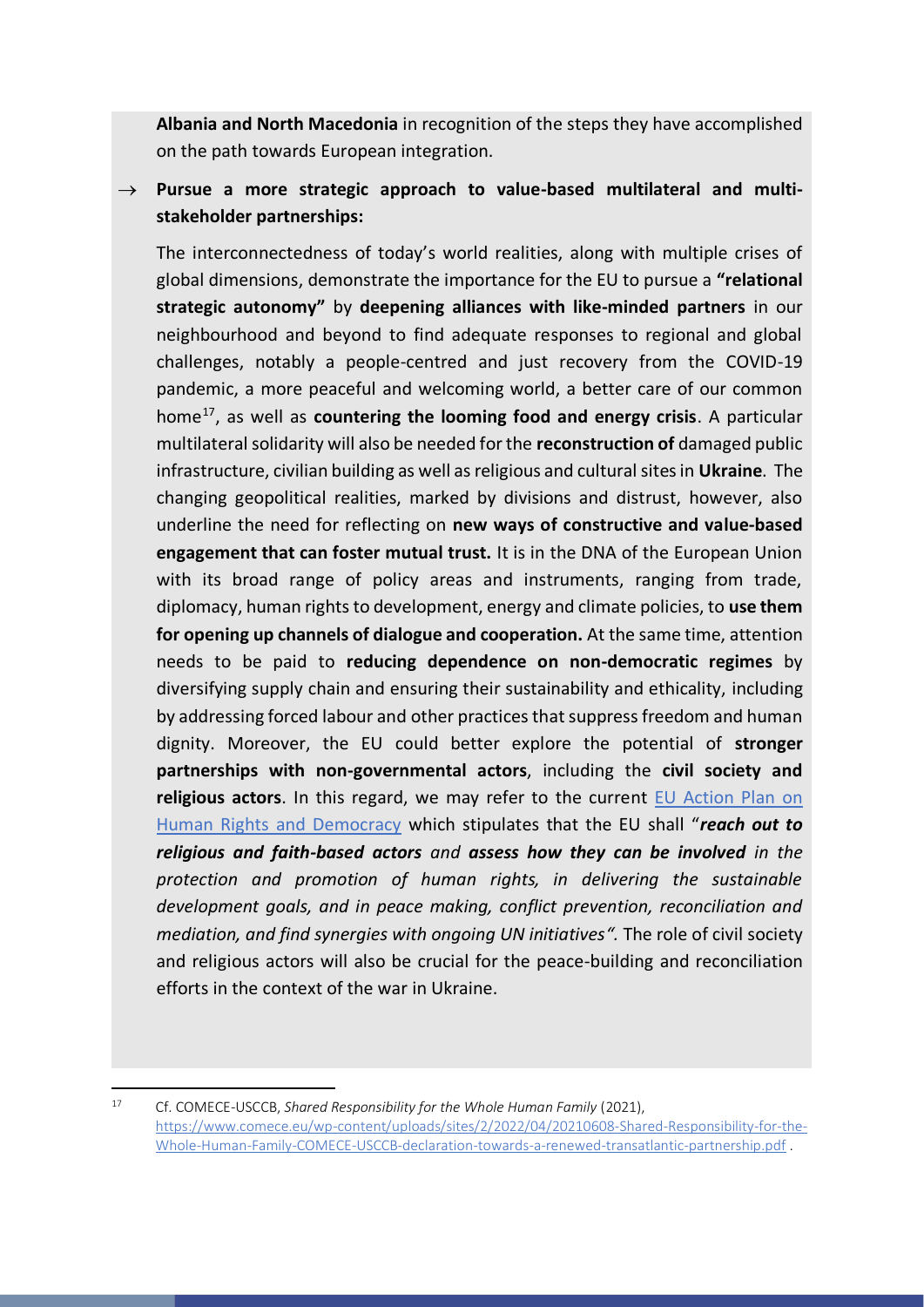#### **PEACE THROUGH SECURITY**

#### → **Engage responsibly and collaboratively on security:**

In case trust is betrayed and all civilian peace-building efforts have failed, we acknowledge the need to **develop and possess adequate means of defence** to counter threats of a military nature as part of a comprehensive approach. In this regard, it may be considered positive that the EU Strategic Compass has introduced a regular assessment of multifaceted threats confronting the EU in view of **developing a shared European strategic culture** and fostering partnerships with other security actors, notably the UN, NATO and the OSCE. While recognising the need for a more effective bundling of European defence capabilities, we urge that the spending on defence research and technology be accompanied by **strict public scrutiny,** assessing its compliance with the principles of *proportionality*, *adequacy* as well as the *respect for human rights*, the *rule of law* and *ethical standards*. Particular caution is called for **automated defence technologies**, such as uncrewed armed systems, whose development and deployment should only be conducted following a strict legal and ethical assessment "*on the basis of a clearly defined*  **anthropological and ethical reference framework<sup>" 18</sup>. In the context of the** [European Defence Fund](https://ec.europa.eu/defence-industry-space/eu-defence-industry/european-defence-fund-edf_sk) and the [European Peace Facility,](https://www.consilium.europa.eu/en/policies/european-peace-facility/) we thus suggest the elaboration of **EU Guidelines on defence-related research as well as technology development and deployment** to ensure that the defence equipment financed by the European Union is **put at the service of human security and peace**. In addition, **more effective, coherent and accountable regulatory frameworks for arms exports** should be developed and implemented at the European level. In order not to reinforce an armament dynamic in Europe and globally, an intensified defence cooperation among Member States should go hand in hand with **multilateral engagement for disarmament and for non-proliferation of weapons of mass destruction**. As the current situation demonstrates, the continued possession of nuclear weapons poses an existential threat to humanity and is not consistent with international legal obligations to promote peace and sustainable development. We therefore call on the European Union and its Member States to update its [Strategy](https://data.consilium.europa.eu/doc/document/ST-15708-2003-INIT/en/pdf)  [against proliferation of weapons of mass destruction of 2003](https://data.consilium.europa.eu/doc/document/ST-15708-2003-INIT/en/pdf) in order to reflect the recent legal  $19$ , geopolitical and technological developments, and step up its international engagement towards a world free from nuclear weapons.

<sup>18</sup> Cf. COMECE, Technology at the service of peace (2019), [https://www.comece.eu/wp](https://www.comece.eu/wp-content/uploads/sites/2/2022/01/pdf_20190701.pdf)[content/uploads/sites/2/2022/01/pdf\\_20190701.pdf](https://www.comece.eu/wp-content/uploads/sites/2/2022/01/pdf_20190701.pdf) .

<sup>19</sup> Notably the entry into force of the Treaty on the Prohibition of Nuclear Weapons (TPNW).